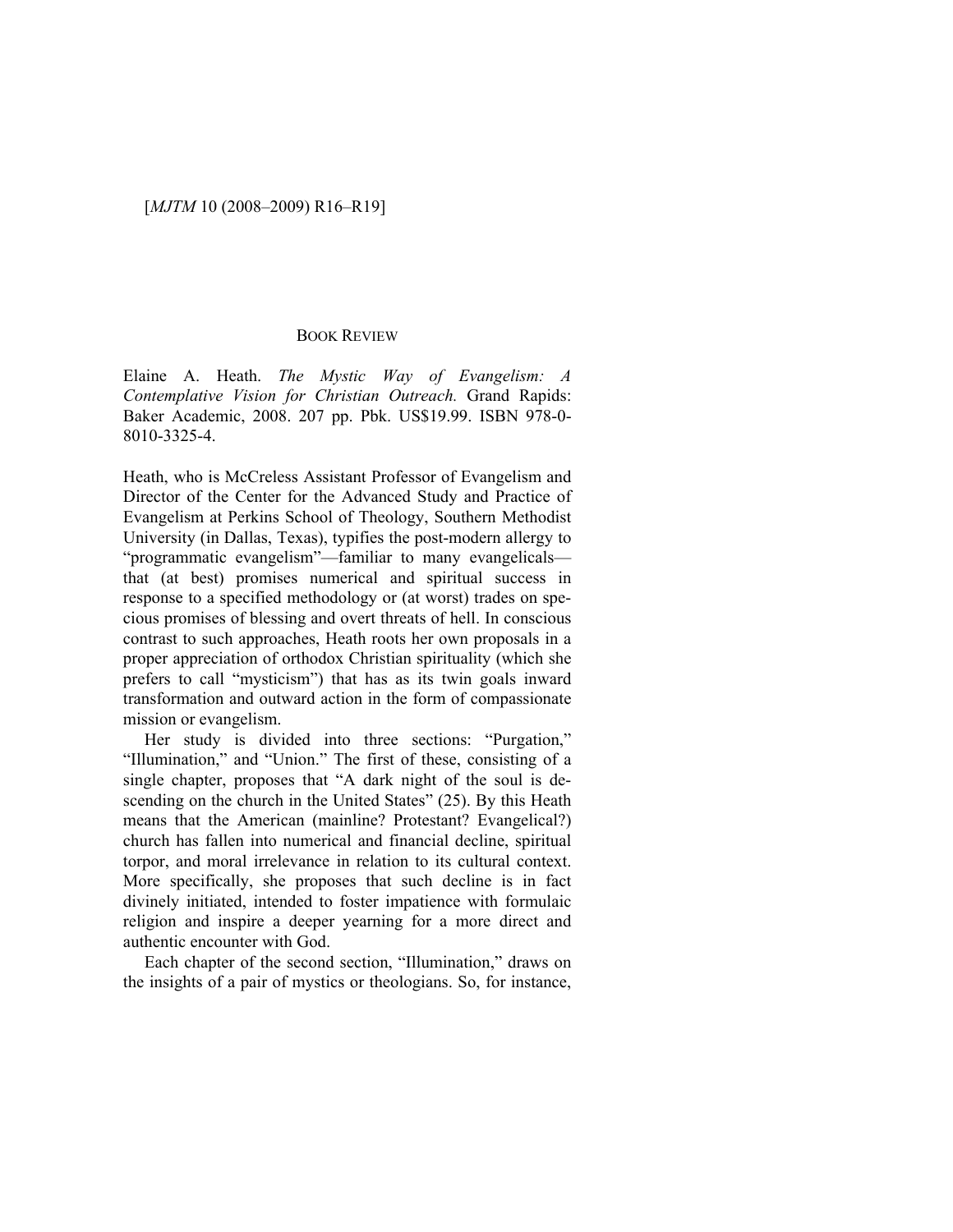"Love is God's Meaning" derives from Julian of Norwich a "therapeutic view of redemption" (that original sin derives from prior woundedness, so that redemption entails healing rather than condemnation) and from Hans Urs von Balthasar a non-punitive model of the atonement that hopes for the salvation of all humanity. On this basis Heath offers a narrative reading of Genesis 3 that likens the Fall of Adam and Eve to an experience of sexual abuse (whereby misplaced trust leads to profound wounding, and wounding in turn to dysfunctional coping strategies). One limitation of this illustration, however, is that it explores the nature of the human predicament without further clarifying the implications of a non-punitive or therapeutic vision of redemption.

Chapter 3, "Broken Bread and Poured Out Wine," appeals to Phoebe Palmer, the nineteenth-century Methodist reformer, and a Russian Orthodox priest by the name of Father Arseny, who was imprisoned for twenty years under Stalin. Both of these model absolute consecration to God amidst deep suffering, which Heath sees as the basis for a kind of evangelism that is rooted in the example of personal holiness.

Next are two twentieth-century mystics, the Quaker Thomas R. Kelly and Henri Nouwen, the Dutch Roman Catholic priest known both for his writing and for his membership in the L'Arche Daybreak community in Toronto. Both suffered from persistent insecurity, anxiety, and depression, and both found solace via prayer and contemplation in profound experiences of God's love. Just so, Heath contends, North American Christians need to discover their true identity by "soaking in the infinite love of God" (82).

Chapter 5, "Healing the Threefold Wound," relates the painful history of a nineteenth-century African-American evangelist, Julia Foote, as an antidote to what Heath sees as the persistent "patriarchy, racism, and classism"—the "threefold wound"—of North American Protestantism (90). From a much earlier era, Mechthild of Magdeburg (who shares with Foote many visionary experiences) also claimed a powerful a ministry that others in her day believed should be the sole preserve of men. Rather than directly addressing the church's mission, this discussion provides a call to corporate ecclesiastical repentance.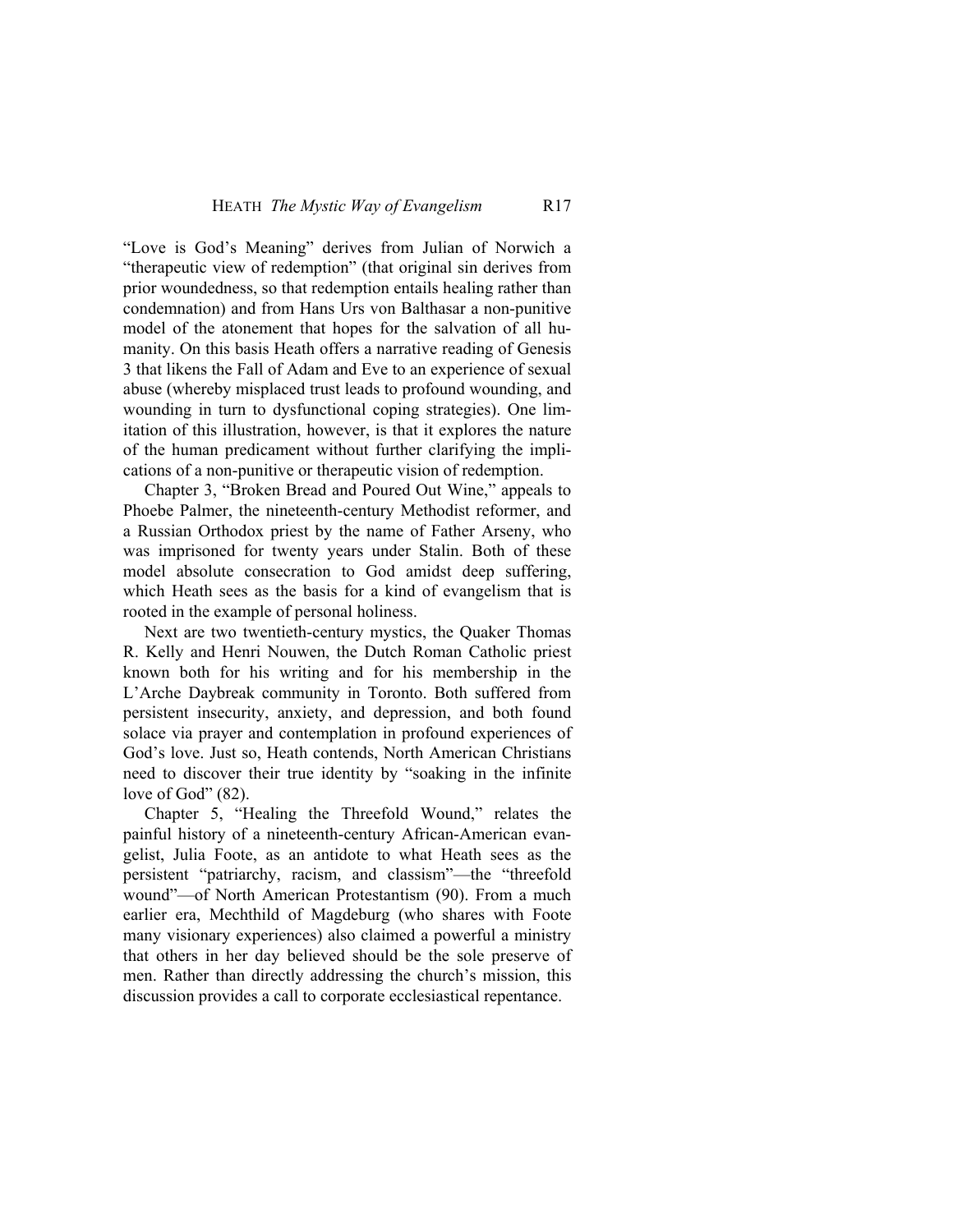## R18 *McMaster Journal of Theology and Ministry* 10

In the final chapter from this section, "Redeeming the Earth," "St. Bonaventure and John Woolman offer a vision of redemption in which environmental ethics and salvation go hand in hand" (102). Added to their examples is that of David Saw Wah, a Burmese refugee who—albeit in non-religious terms—demonstrates a kind of "eco-evangelism" that liberates creation from exploitation.

Heath's vision is wide-ranging and, for that reason, necessarily imprecise. She offers illustrations in place of instructions, an inspiring vision of what the love of God makes possible rather than concrete details or specific directions. This will no doubt prove confusing to some readers, even as others will chafe at the generalized appropriation of insights from practitioners far removed from the needs and circumstances of present-day Western Protestantism.

Part Three, "Union," offers some initial responses to such concerns. Heath is inspired particularly by a small community of the Sisters of Charity in Dallas, whose primary ministry is to pray for the residents of their local community and to serve them with the compassion of Christ. She advocates selflessness and self-emptying (*kenosis*), suggesting the appropriateness of bivocational ministry, the radical down-sizing of congregational ministry, and an emphasis on service and community formation more than the Sunday worship service (137). Much of this is conveyed via the imaginative narrative of "Sam," a thricedivorced newcomer who finds an unexpected welcome at "First Church."

While there is little to disagree with in her treatment, I found myself wishing that Heath had followed her convictions considerably further. As indicated, her practical suggestions revolve (ecclesiastically) around flexibility in congregational leadership structures and (missiologically) around the need for compassion in our relationships with one another. What seemed missing, however, was a sufficient engagement with the kind of vibrant, passionate, and all-consuming mysticism that is necessary to sustain this counter-cultural vision of church and ministry. In particular, links to the ten mystics and practical theologians described in the previous section seemed rather tenuous.